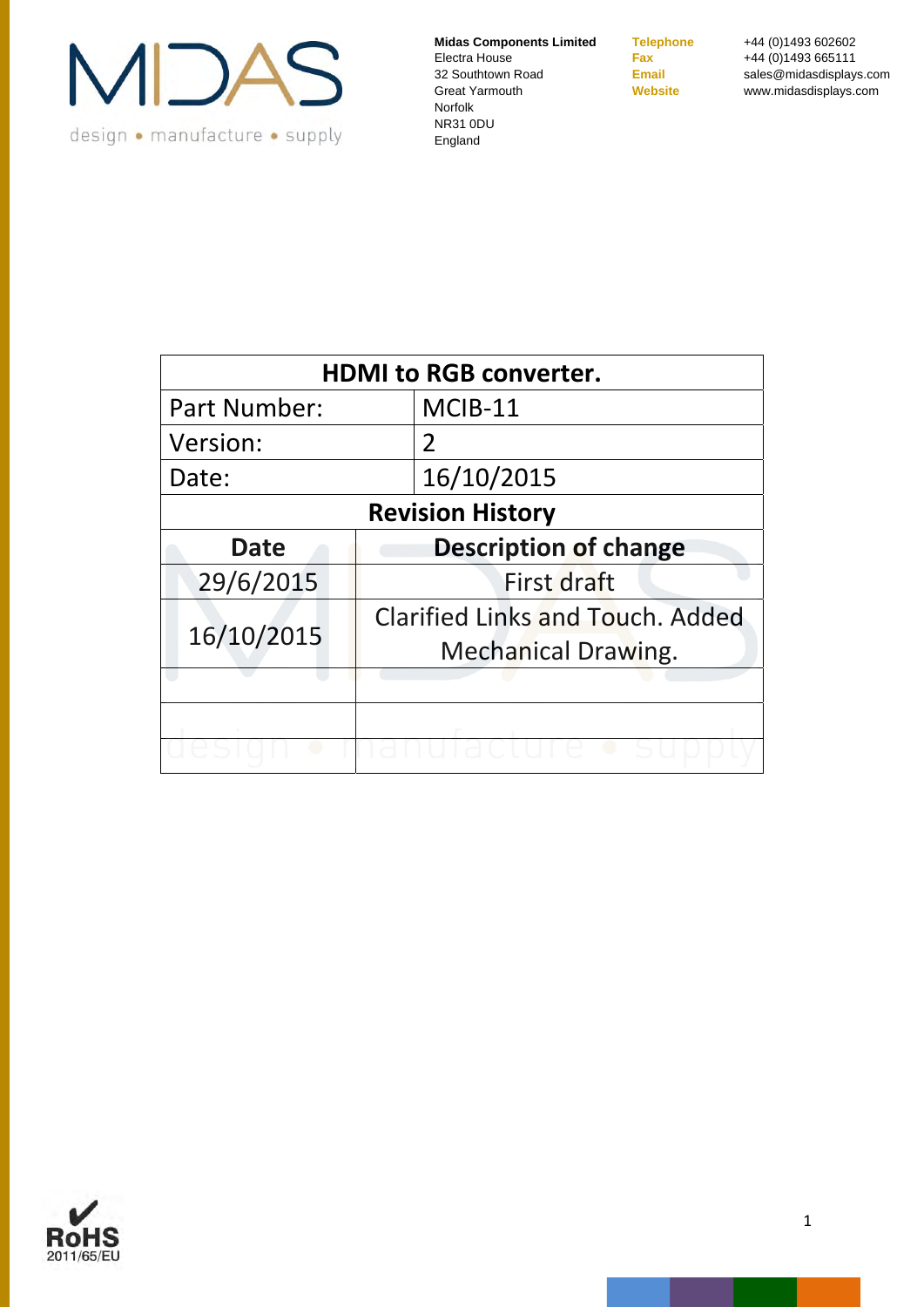

**Telephone** +44 (0)1493 602602 **Fax** +44 (0)1493 665111 **Email** sales@midasdisplays.com **Website** www.midasdisplays.com

# **MCIB‐11 HDMI to RGB**

#### **Overview & Features**

The MCIB‐11 is an HDMI to RGB converter. Ideal for connecting a range of Midas TFT displays to a Single Board Computer such as the Raspberry Pi.



#### **Features**

- Standard High Definition Multimedia Interface (HDMI) connector.
- 40 way 0.5mm pitch FFC TFT display connector.
- Connections for power, EDID programming and resistive touch screen.
- On board adjustable constant current LED backlight driver 5mA to 80mA.
- Single 5V power supply requirement.
- EEprom (24C02) for Extended Display Identification Data (EDID) storage.
- Mechanical dimensions 50 x 40 x 11 mm.
- Pin compatible with the following Midas displays:

| <b>MCT035S</b> | 3.5'' | 320 x 240 |
|----------------|-------|-----------|
| MCT043J        | 4.3'' | 480 x 272 |
| MCT050J        | 5.0'' | 800 x 480 |
| MCT070M        | 7.0"  | 800 x 480 |

Other Midas TFT displays can be connected using a simple interface board.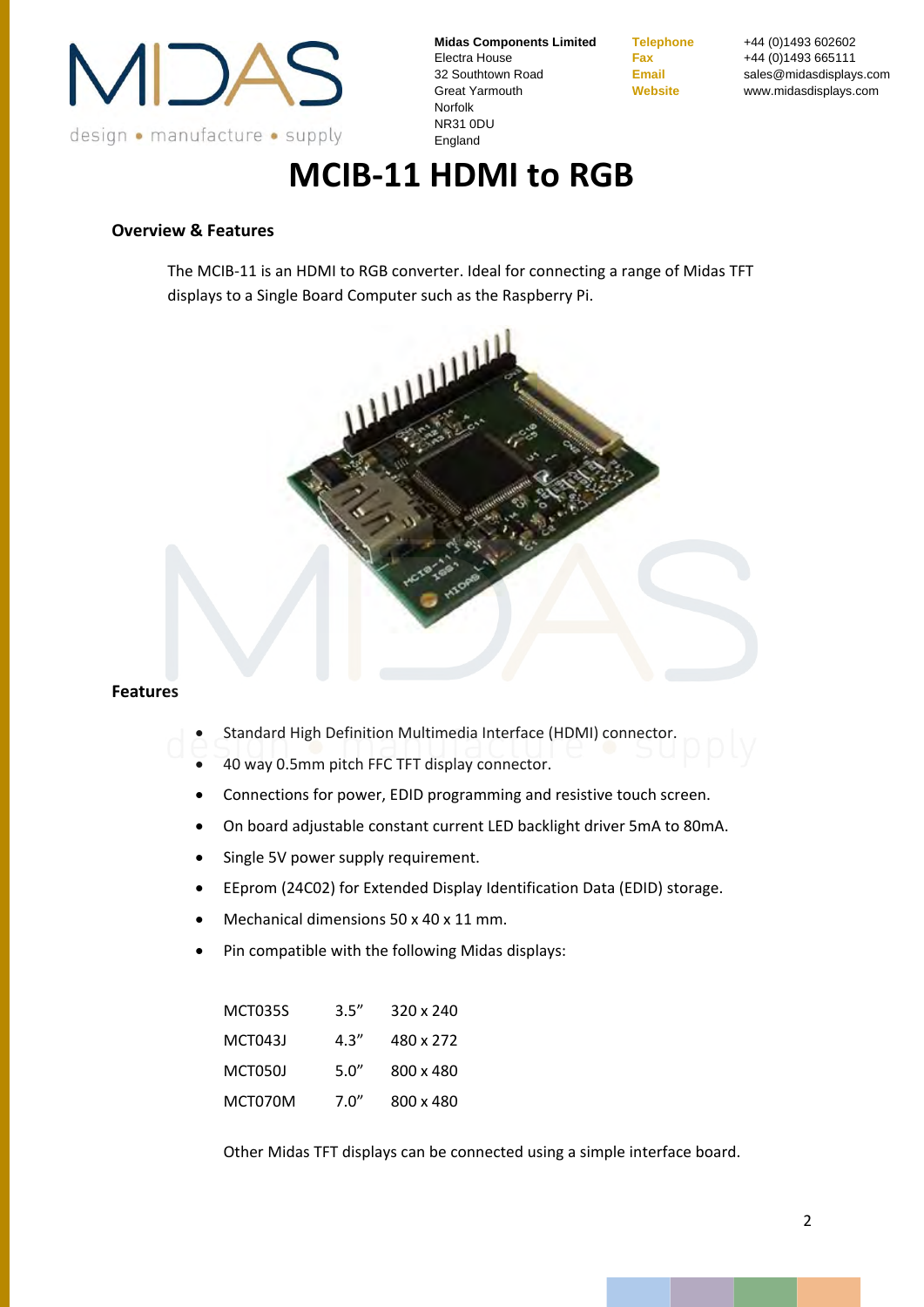

**Telephone** +44 (0)1493 602602 **Fax** +44 (0)1493 665111 **Email** sales@midasdisplays.com **Website** www.midasdisplays.com

## **Connections**

| <b>CN1 19PIN</b><br><b>HDMI</b><br><b>AMP</b><br>1747981-1 | <b>Symbol</b>    | <b>Description</b>                 |
|------------------------------------------------------------|------------------|------------------------------------|
| 1                                                          | $D2+$            | TDMS Data 2+                       |
| 2                                                          | D <sub>2</sub> S | <b>TDMS Data 2 Shield</b>          |
| 3                                                          | D <sub>2</sub> - | TDMS Data 2-                       |
| 4                                                          | $D1+$            | TDMS Data 1+                       |
| 5                                                          | D <sub>1</sub> S | TDMS Data 1 Shield                 |
| 6                                                          | $D1-$            | TDMS Data 1-                       |
| $\overline{7}$                                             | $D0+$            | TDMS Data 0+                       |
| 8                                                          | D <sub>0</sub> S | <b>TDMS Data 0 Shield</b>          |
| 9                                                          | D <sub>0+</sub>  | TDMS Data 0-                       |
| 10                                                         | DC+              | <b>TDMS Clock+</b>                 |
| 11                                                         | <b>DCS</b>       | <b>TDMS Clock Shield</b>           |
| 12                                                         | DC-              | <b>TDMS Clock-</b>                 |
| 13                                                         | CEC              | <b>Consumer Electronic Control</b> |
| 14                                                         | <b>NC</b>        | Not Connected                      |
| 15                                                         | SCL              | Display Data Channel Clock         |
| 16                                                         | <b>SDA</b>       | Display Data Channel Data          |
| 17                                                         | GND              | Ground                             |
| 18                                                         | $+5V$            | +5V power From HDMI                |
| 19                                                         | <b>HPD</b>       | <b>Hot Plug Detect</b>             |

| CN3 0.1"<br>pitch<br>header | <b>Symbol</b> | <b>Description</b><br><b>COMMON TO ALL VERSIONS</b> |
|-----------------------------|---------------|-----------------------------------------------------|
| 1                           | #CS           | Display Chip Select (Leave open)                    |
| $\overline{2}$              | <b>SCL</b>    | Display Serial Clock (Leave open)                   |
| 3                           | <b>SDA</b>    | Display Serial Data (Leave open)                    |
| 4                           | <b>XR</b>     | Touch XR to external circuit                        |
| 5                           | YD            | Touch YD to external circuit                        |
| 6                           | XL            | Touch XL to external circuit                        |
| 7                           | YU            | Touch YU to external circuit                        |
| 8                           | <b>GND</b>    | Ground                                              |
| 9                           | <b>SCDT</b>   | HDMI Sync Detect (link to 10)                       |
| 10                          | <b>SHDN</b>   | Backlight shutdown (Link to 9)                      |

| <b>CN4 10PIN</b><br>$0.1$ " pitch<br>header | <b>Symbol</b> | <b>Description</b>  |
|---------------------------------------------|---------------|---------------------|
|                                             | $+5V$         | +5V power From HDMI |
| 2                                           | <b>SCK</b>    | EDID I2C clock      |
| ς                                           | <b>SDA</b>    | EDID I2C data       |
| 4                                           | GND           | Ground              |
|                                             | VIN           | +5V Supply to Board |

| <b>CN2 40Pin</b>         | <b>Symbol</b>  | <b>Description</b>     |  |
|--------------------------|----------------|------------------------|--|
| 0.5mm pitch              |                |                        |  |
| <b>Display Connector</b> |                |                        |  |
| $\mathbf{1}$             | K              | LED Backlight -        |  |
| 2                        | Α              | LED Backlight +        |  |
| 3                        | #CS            | Chip Select            |  |
| 4                        | VDD            | $+3.3V$                |  |
| 5                        | R0             | Red Data 0             |  |
| 6                        | R1             | Red Data 1             |  |
| 7                        | R <sub>2</sub> | Red Data 2             |  |
| 8                        | R <sub>3</sub> | Red Data 3             |  |
| 9                        | R <sub>4</sub> | Red Data 4             |  |
| 10                       | R <sub>5</sub> | Red Data 5             |  |
| 11                       | R <sub>6</sub> | Red Data 6             |  |
| 12                       | R7             | Red Data 7             |  |
| 13                       | G <sub>0</sub> | Green Data 0           |  |
| 14                       | G <sub>1</sub> | Green Data 1           |  |
| 15                       | G <sub>2</sub> | Green Data 2           |  |
| 16                       | G <sub>3</sub> | Green Data 3           |  |
| 17                       | G4             | Green Data 4           |  |
| 18                       | G5             | Green Data 5           |  |
| 19                       | G <sub>6</sub> | Green Data 6           |  |
| 20                       | G7             | Green Data 7           |  |
| 21                       | BO             | Blue Data 0            |  |
| 22                       | <b>B1</b>      | <b>Blue Data 1</b>     |  |
| 23                       | <b>B2</b>      | <b>Blue Data 2</b>     |  |
| 24                       | <b>B3</b>      | <b>Blue Data 3</b>     |  |
| 25                       | <b>B4</b>      | Blue Data 4            |  |
| 26                       | <b>B5</b>      | <b>Blue Data 5</b>     |  |
| 27                       | <b>B6</b>      | Blue Data 6            |  |
| 28                       | <b>B7</b>      | Blue Data 7            |  |
| 29                       | GND            | Ground                 |  |
| 30                       | <b>PCLK</b>    | <b>Pixel Clock</b>     |  |
| 31                       | <b>DISP</b>    | Display On             |  |
| 32                       | <b>HSYNC</b>   | <b>Horizontal Sync</b> |  |
| 33                       | <b>VSYNC</b>   | Vertical Sync          |  |
| 34                       | DEN            | Display Enable         |  |
| 35                       | SCL            | <b>Serial Clock</b>    |  |
| 36                       | SDA            | Serial Data            |  |
| 37                       | XR             | Touch XR               |  |
| 38                       | YD             | Touch YD               |  |
| 39                       | XL             | Touch XL               |  |
| 40                       | YU             | Touch YU               |  |
|                          |                |                        |  |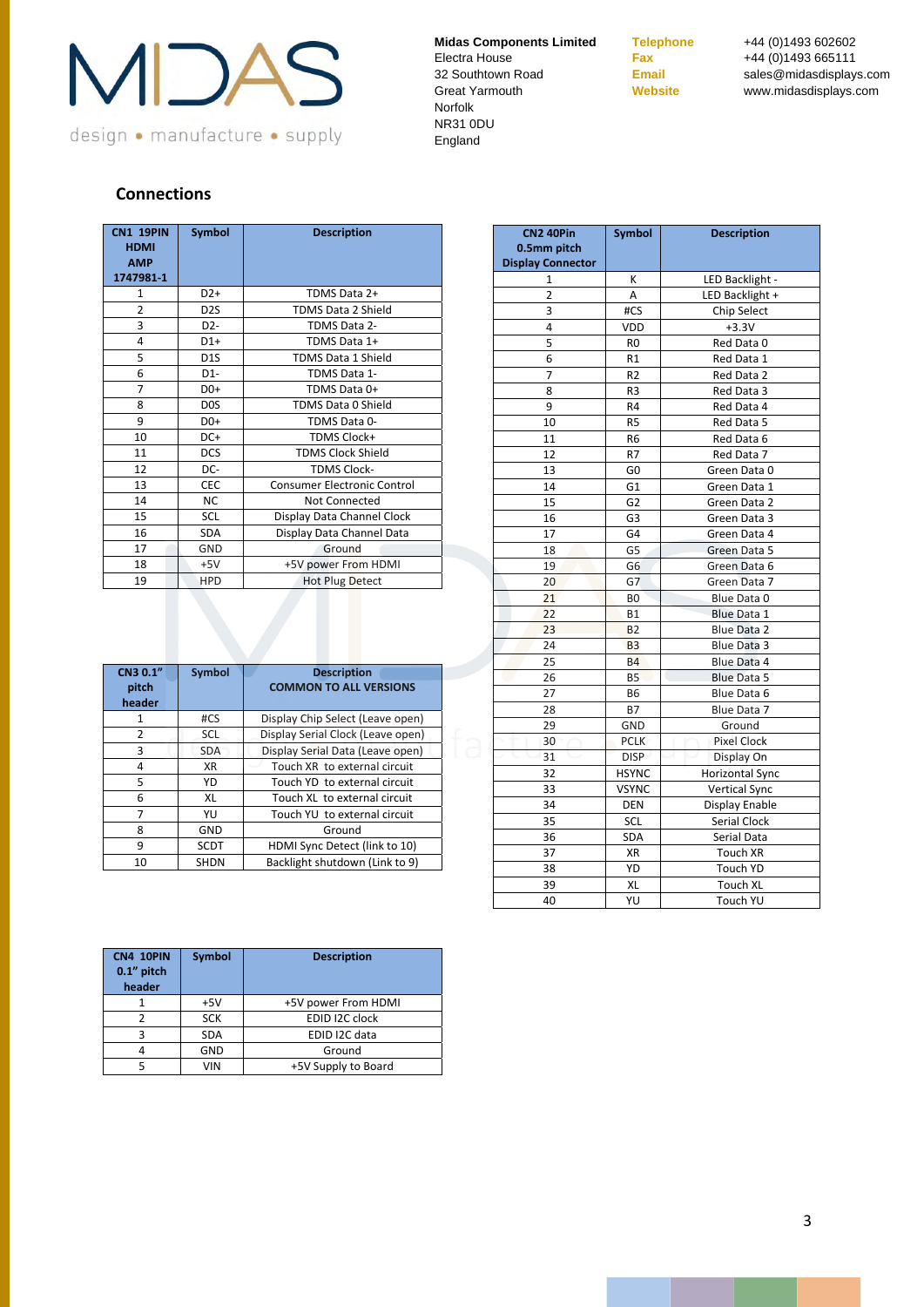

**Telephone** +44 (0)1493 602602 **Fax** +44 (0)1493 665111 **Email** sales@midasdisplays.com **Website** www.midasdisplays.com

# **Electrical Specifications**

| <b>Absolute Maximum Ratings</b>      |                   |        |  |
|--------------------------------------|-------------------|--------|--|
| Operating temperature                | $0 to +70$        | $\sim$ |  |
| Storage temperature                  | $-40$ to $+125$   | $\sim$ |  |
| ViN                                  | 6.0               |        |  |
| CN1,2,3 inputs and outputs w.r.t VSS | $-0.3$ to $+3.6$  |        |  |
| CN4 inputs and outputs w.r.t VSS     | $-0.3$ to VIN+0.3 |        |  |

| <b>Typical Electrical Characteristics</b> |      |     |            |             |
|-------------------------------------------|------|-----|------------|-------------|
| <b>Parameter</b>                          | Min  | Tvp | <b>Max</b> | <b>Unit</b> |
| Supply Voltage ViN                        | 4.75 |     | 5.5        | ٧           |
| Supply Current IiN                        |      | 12  |            | mA          |
| (board only no HDMI signal)               |      |     |            |             |
| Supply Current IiN                        |      | 190 |            | mA          |
| (3.5" TFT 40mA backlight current + HDMI   |      |     |            |             |
| signal)                                   |      |     |            |             |
| LED Backlight voltage                     |      |     | 27         |             |
| LED Backlight current                     |      |     | 80         | mA          |

# **LED Backlight Current**

The LED Backlight is driven by a constant current circuit which can be set for various currents using LK9, LK10, LK11, and LK12. Below is a Table showing the LED Backlight currents available:

| <b>LED Backlight Current selection</b><br>0=open 1=linked |              |              |             |                |
|-----------------------------------------------------------|--------------|--------------|-------------|----------------|
| LK9                                                       | <b>LK10</b>  | <b>LK11</b>  | <b>LK12</b> | <b>Current</b> |
|                                                           |              |              |             | mA             |
| 0                                                         | 0            | 0            | 1           | 5              |
| 0                                                         | 0            | 1            | 0           | 11             |
| 0                                                         | 0            | $\mathbf{1}$ | 1           | 16             |
| 0                                                         | $\mathbf{1}$ | 0            | 0           | 21             |
| 0                                                         | $\mathbf 1$  | 0            | $\mathbf 1$ | 26             |
| 0                                                         | $\mathbf 1$  | $\mathbf 1$  | 0           | 32             |
| 0                                                         | 1            | $\mathbf 1$  | $\mathbf 1$ | 37             |
| $\mathbf{1}$                                              | 0            | 0            | 0           | 42             |
| $\mathbf{1}$                                              | 0            | 0            | 1           | 47             |
| $\mathbf{1}$                                              | 0            | 1            | 0           | 53             |
| $\mathbf{1}$                                              | 0            | 1            | 1           | 58             |
| $\mathbf{1}$                                              | $\mathbf{1}$ | 0            | 0           | 63             |
| $\mathbf{1}$                                              | 1            | 0            | 1           | 68             |
| $\mathbf{1}$                                              | 1            | 1            | 0           | 74             |
| $\mathbf{1}$                                              | 1            | 1            | 1           | 79             |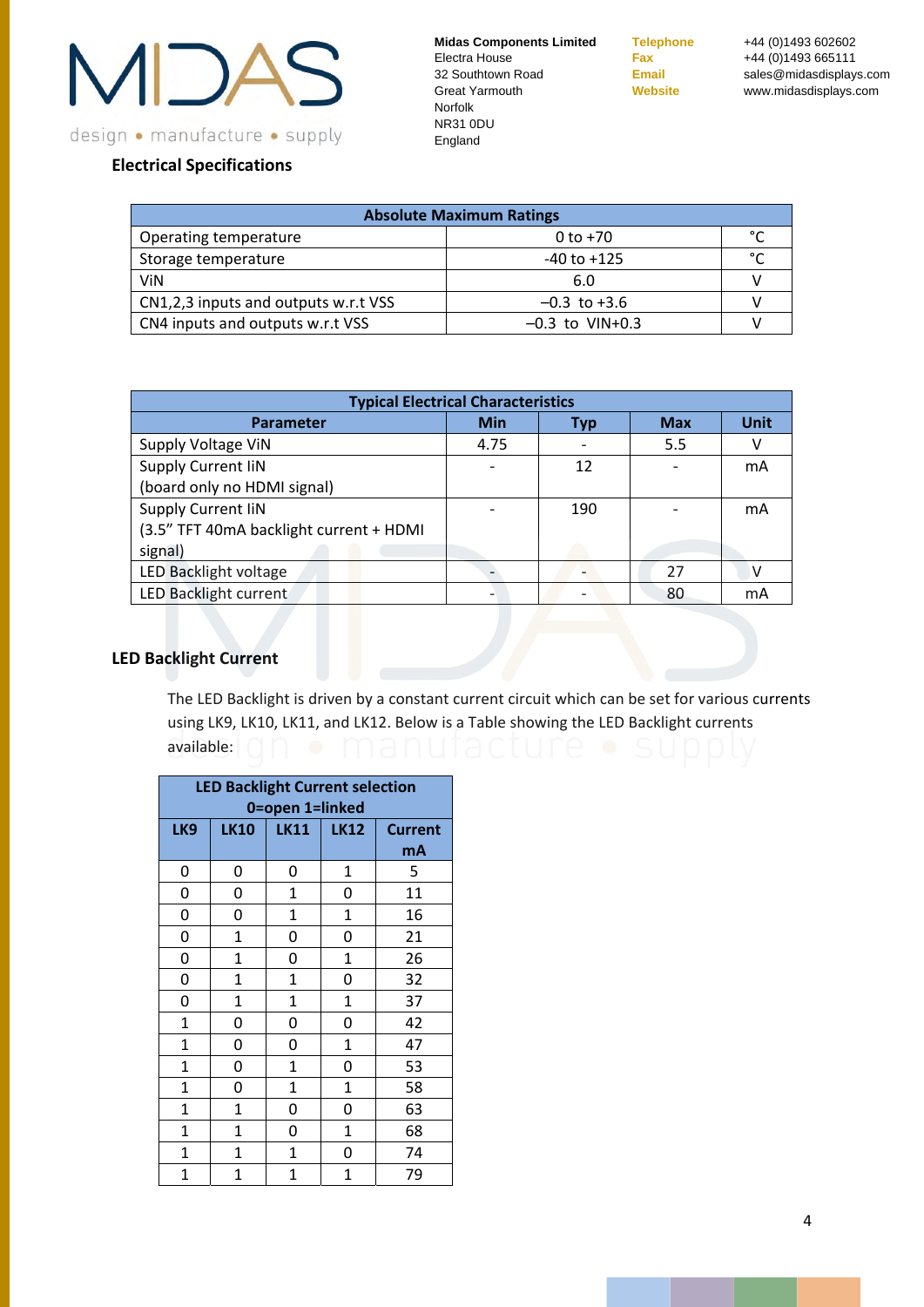

**Telephone** +44 (0)1493 602602 **Fax** +44 (0)1493 665111 **Email** sales@midasdisplays.com **Website** www.midasdisplays.com

# **Solder Links on back of PCB**

There are 4 solder links on the back of the PCB to set various options for the IC (Note the MCT035S 3.5" display requires +Ve edge).



| Link         | ╋                       | - (Default)             |
|--------------|-------------------------|-------------------------|
| <b>Pixel</b> | <b>RGB Data clocked</b> | <b>RGB Data clocked</b> |
| <b>Clock</b> | on +Ve edge             | on -Ve edge             |
| <b>ST</b>    | High RGB Data           | Low RGB Data drive      |
|              | drive strength          | strength                |
| <b>PIX</b>   | Two pixels per          | One pixel per clock     |
|              | clock                   |                         |
|              | Simultanious            | Staggered pixel         |
| <b>STAG</b>  | pixel output            | output                  |

**Pixel Clock** 

**ST PIX STAG** 



**Example**

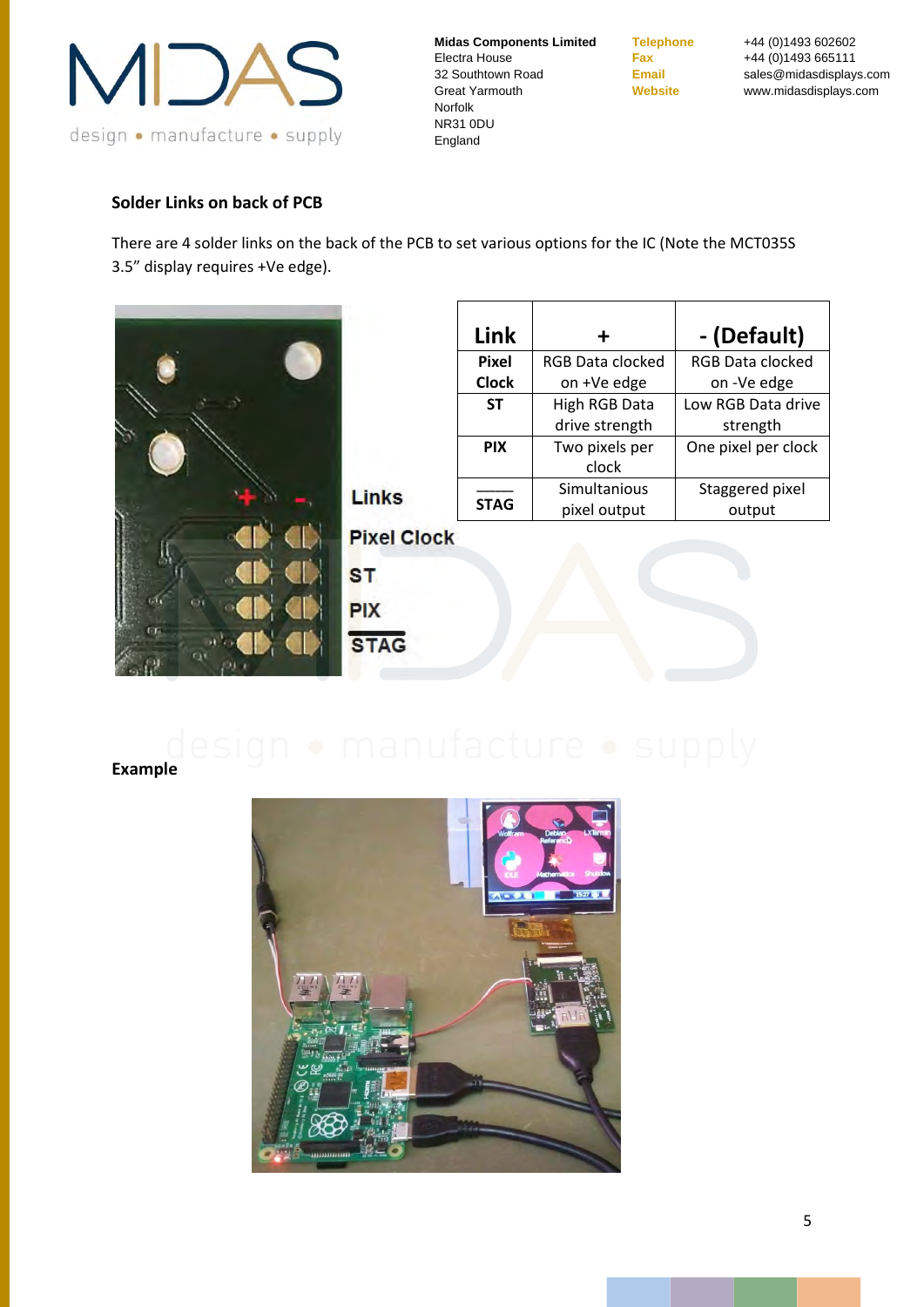

**Telephone** +44 (0)1493 602602 **Fax** +44 (0) 1493 665111 **Email** sales@midasdisplays.com **Website** www.midasdisplays.com

#### **Raspberry Pi Application**

Below is an example of the additional lines to be inserted into the config.txt file which can

be used to force the Raspberry Pi Raspbian operating system to configure the HDMI output

to the required resolution. (Note: # = comment)

**# Uncomment the below line to select 3.5" 320 x 240 setup hdmi\_timings=320 0 20 2 66 240 0 4 1 17 0 0 0 75 0 6500000 1**

**# Uncomment the below line to select 4.3" 480 x 272 setup #hdmi\_timings=480 0 16 64 120 272 0 1 3 16 0 0 0 75 0 16000000 3**

**# Uncomment the below line to select 5.0" 800 x 480 setup #hdmi\_timings=800 0 40 48 40 480 0 13 3 29 0 0 0 75 0 33000000 3**

**# Uncomment the below line to select 7" 800 x 480 setup #hdmi\_cvt 800 480 60 6 0 0 0**

**config\_hdmi\_boost=4 disable\_overscan=1 hdmi\_group=2 hdmi\_mode=87**